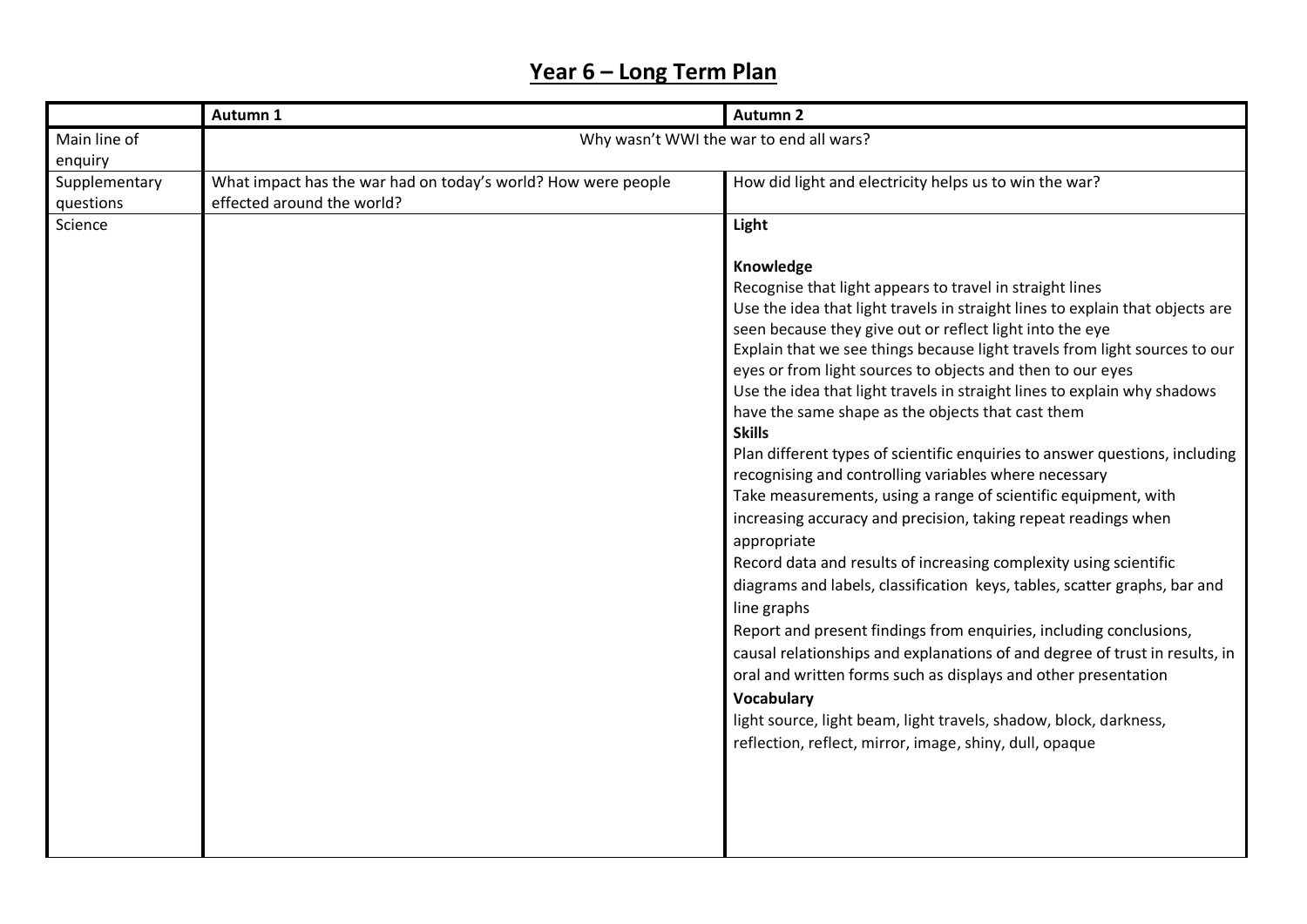|  | Electricity                                                                                                                                                                                                                                                                                                |
|--|------------------------------------------------------------------------------------------------------------------------------------------------------------------------------------------------------------------------------------------------------------------------------------------------------------|
|  | Knowledge<br>Associate the brightness of a lamp or the volume of a buzzer with the<br>number and voltage of cells used in the circuit<br>Compare and give reasons for variations in how components function,<br>including the brightness of bulbs, the loudness of buzzers and the on/off                  |
|  | position of switches<br>Use recognised symbols when representing a simple circuit in a diagram<br><b>Skills</b><br>Plan different types of scientific enquiries to answer questions, including<br>recognising and controlling variables where necessary                                                    |
|  | Record results using scientific diagrams and labels<br><b>Vocabulary</b><br>complete circuit, electrical conductor, flow, electrical insulators, symbol,<br>circuit diagram, component, battery / cell, terminal, switch, wire, light<br>bulb, motor, buzzer, current, electrons, voltage, energy, pathway |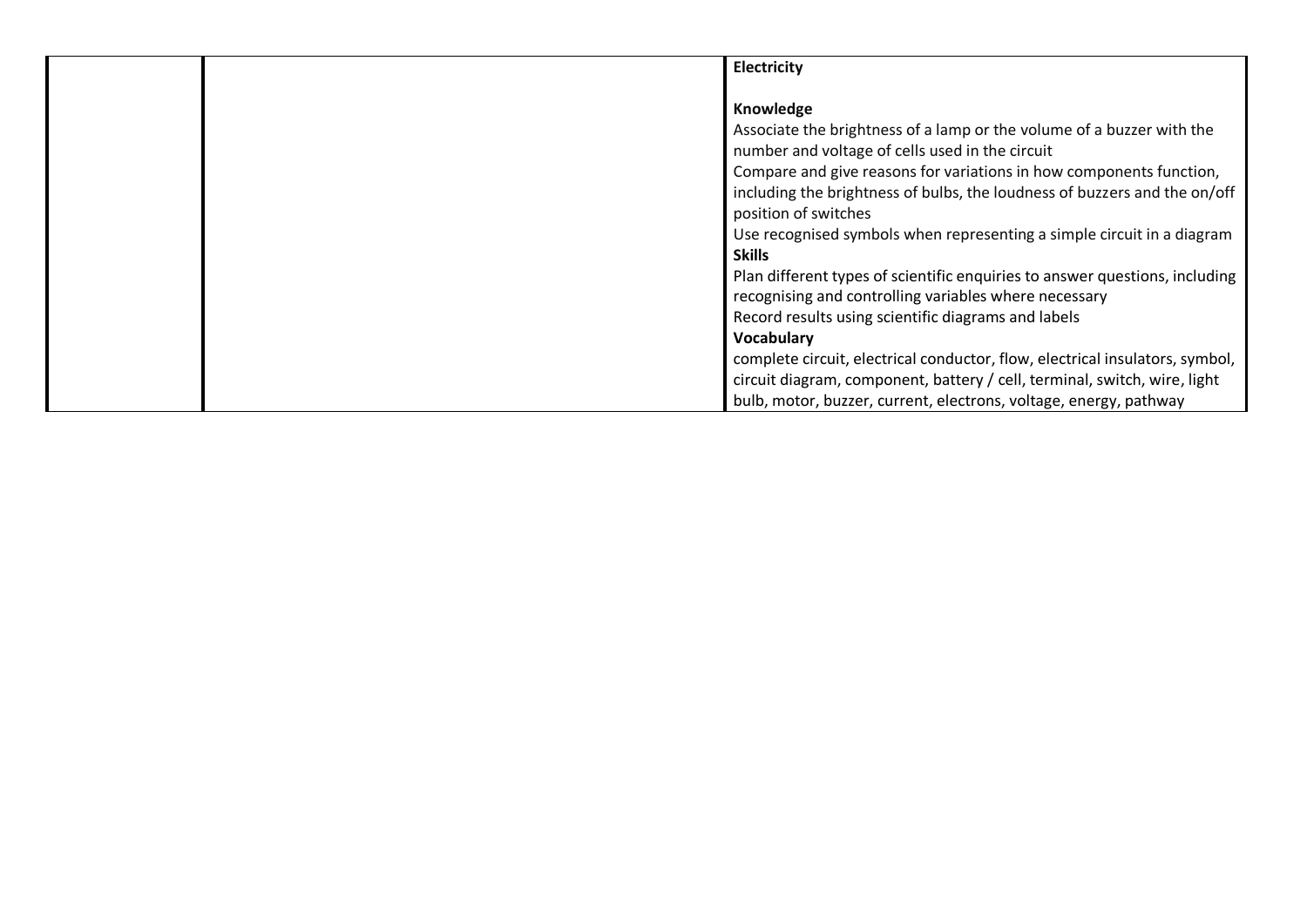| History | World War II                                                                 |  |
|---------|------------------------------------------------------------------------------|--|
|         | Knowledge                                                                    |  |
|         | A study of an aspect or theme in British history that extends pupils'        |  |
|         | chronological knowledge beyond 1066. E.g. A significant turning point        |  |
|         | in British history, for example, the first railways or the Battle of Britain |  |
|         | Learn about the Second World War in Europe and why the Battle of             |  |
|         | Britain was such a significant turning point in British History. Learn       |  |
|         | about the timeline of events such as the outbreak of the war, the            |  |
|         | Battle of Britain, the heroic rescue at Dunkirk, the Blitz, the D-Day        |  |
|         | landings, the liberation of the concentration camps and the                  |  |
|         | celebrations of VE Day. Research the lives of the ordinary people who        |  |
|         | faced the Blitz and coped with rationing and evacuation. Learn about         |  |
|         | the inspiring stories and achievements of significant people such as         |  |
|         | Anne Frank and Winston Churchill.                                            |  |
|         | A local history study e.g. The Blitz (A study of an aspect of history or a   |  |
|         | site dating from a period beyond 1066 that is significant in the locality.   |  |
|         | <b>Skills</b>                                                                |  |
|         | Use relevant dates and terms. (Start of the war, key battles)                |  |
|         | Find about beliefs, behaviour and characteristics of people, recognising     |  |
|         | that not everyone shares the same views and feelings. (Hitler, Anne          |  |
|         | Frank)                                                                       |  |
|         | Write another explanation of a past event in terms of cause and effect       |  |
|         | using evidence to support and illustrate their explanation (evacuee          |  |
|         | diary)                                                                       |  |
|         | Know key dates, characters and events of time studied. (The Blitz,           |  |
|         | evacuees, war leaders)                                                       |  |
|         | Recognise primary & secondary sources. (suitcase, diaries, gas mask)         |  |
|         | Use a range of sources to find out about an aspect of time past.             |  |
|         | (evacuation suitcase)                                                        |  |
|         | Select and organise information to produce structured work, making           |  |
|         | appropriate use of dates and terms. (historical guide, radio report          |  |
|         | linked to Anne Frank)                                                        |  |
|         | Bring knowledge gathering from several sources together in a fluent          |  |
|         | account (Anne Frank's diary, The Blitz recounts                              |  |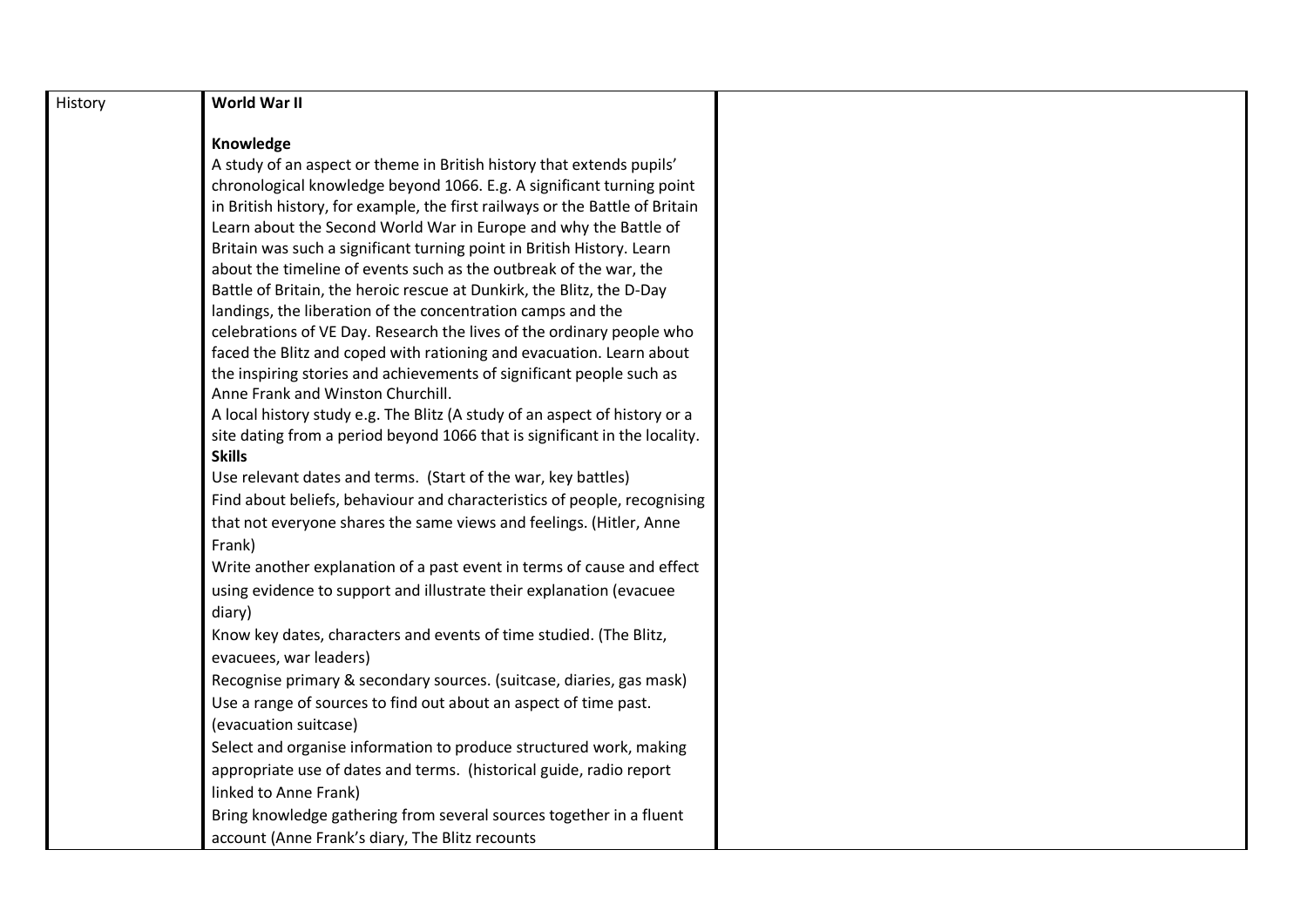|           | <b>Vocabulary</b>                                                        |                                                                       |
|-----------|--------------------------------------------------------------------------|-----------------------------------------------------------------------|
|           | Evacuate, gas mask, war, Hitler, Prime minister, shelling, RAF,          |                                                                       |
|           | propaganda, Blitz, war leader, victory                                   |                                                                       |
| Geography | World War II                                                             |                                                                       |
|           | Knowledge                                                                |                                                                       |
|           | Children will be able to locate the countries involved in world war II.  |                                                                       |
|           | The will be able to locate where key battles were fought and won.        |                                                                       |
|           | Knowing where and why bombs were dropped in certain locations            |                                                                       |
|           | during the Blitz and how our area was affected.                          |                                                                       |
|           | <b>Skills</b>                                                            |                                                                       |
|           | Locate the world's countries, using maps to focus on Europe (including   |                                                                       |
|           | the location of Russia)                                                  |                                                                       |
|           | Use maps, atlases, globes and digital/computer mapping to locate         |                                                                       |
|           | countries and describe features studied                                  |                                                                       |
|           | Human geography, including: types of settlement and land use,            |                                                                       |
|           | economic activity including trade links, and the distribution of natural |                                                                       |
|           | resources including energy, food, minerals and water (bombing of the     |                                                                       |
|           | docks/ areas children evacuated to)                                      |                                                                       |
|           | Use fieldwork to observe, measure record and present the human and       |                                                                       |
|           | physical features in the local area using a range of methods, including  |                                                                       |
|           | sketch maps, plans and graphs, and digital technologies (location of     |                                                                       |
|           | bombs dropped in London)                                                 |                                                                       |
|           | <b>Vocabulary</b>                                                        |                                                                       |
|           | Maps, continents, countries, hemisphere, Europe, North, South, East      |                                                                       |
|           | and West.                                                                |                                                                       |
| Art / DT  | Eric Kennington Study - British Commissioned War Artist                  | DT                                                                    |
|           |                                                                          | Microbit- build and create a tank                                     |
|           | Evelyn Dunbar-                                                           | -Use research and develop design criteria to inform the design of     |
|           | Learn about the artists Eric Kennington and Evelyn Dunbar                | innovative, functional, appealing products that are fit for purpose,  |
|           | Discover photographs and images of life in world war II from the         | aimed at a particular group.                                          |
|           | National Archives.                                                       | -Generate, develop and communicate their ideas through discussion and |
|           | Portrait Drawing influenced by the artists Observational drawing         | drawing / patterns                                                    |
|           | facial features and perspective                                          | -Select from and use a wider range of materials and components        |
|           | Direction of light to create a sense of form                             | according to their functional properties and aesthetic qualities      |
|           | Figure drawings inspired by the artist's Observational figure drawing    | -Explore and evaluate a range of existing products.                   |
|           | Composition                                                              | -Evaluate products against design criteria to identify potential      |
|           | <b>Focal Point</b>                                                       | improvements.                                                         |
|           | Perspective                                                              |                                                                       |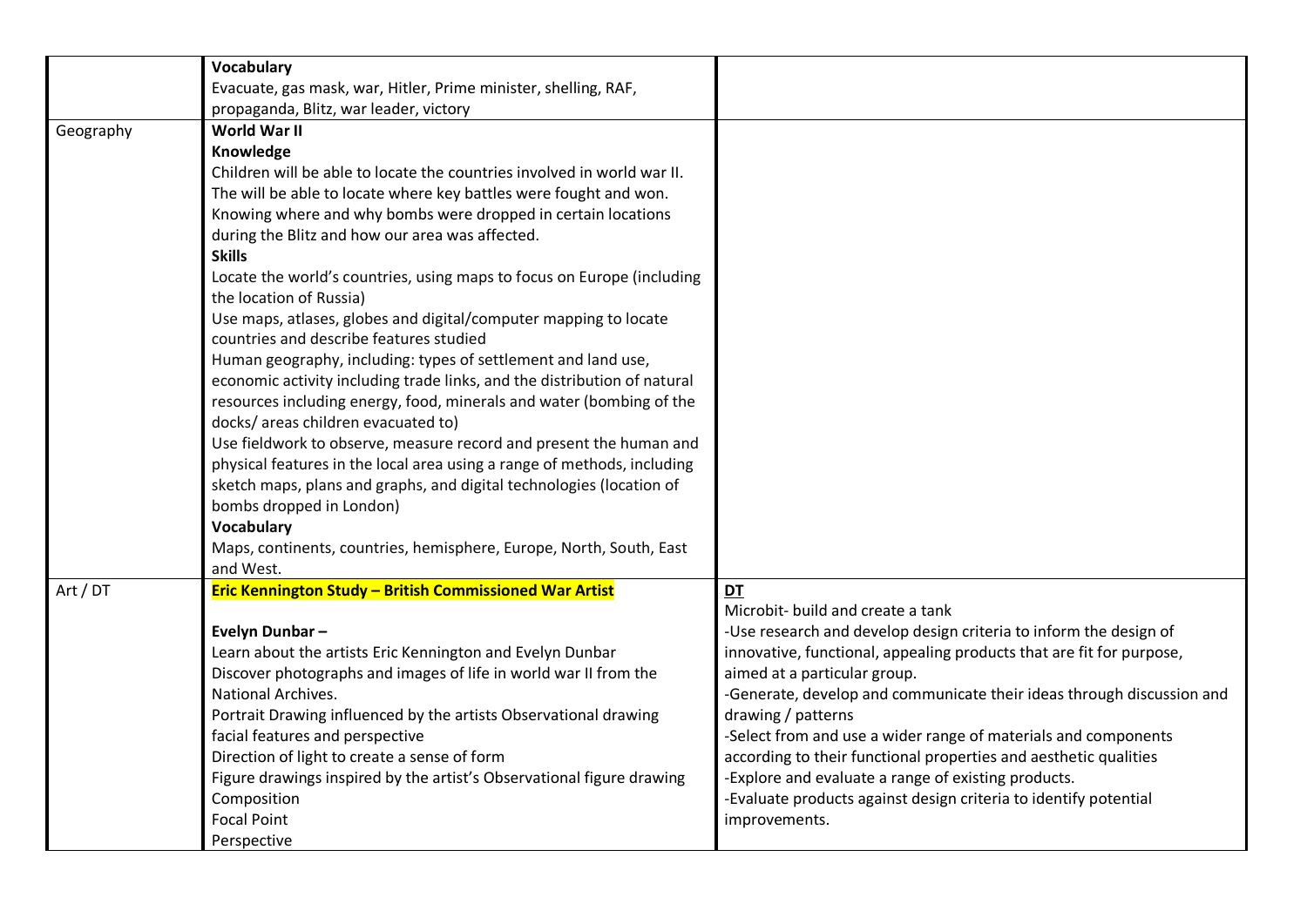|            | Use of colour and colour palette of the artists.       |                                                  |
|------------|--------------------------------------------------------|--------------------------------------------------|
|            | Techniques and styles of the artists(realism)          |                                                  |
|            | Landscape/city streets                                 |                                                  |
|            | World War II Poster Art                                |                                                  |
|            |                                                        |                                                  |
| English    | <b>Stimulus/Novel - War Horse</b>                      | <b>Stimulus/Novel</b> - Goodnight Mr Tom         |
|            | Non - Fiction - Chronological reports (events of WWII) | Non - Fiction - Diaries/Biographies (Anne Frank) |
|            | Poetry - WW poetry                                     | Narrative - Stories with historical settings     |
|            | Narrative - Significant authors                        |                                                  |
| Enrichment | PC Carolyn - local police officer talk                 | RAF Hendon, My Bnk                               |
| Activities |                                                        |                                                  |

|                            | Spring 1                                                                                                                                                  | <b>Spring 2</b>                                                                                                                                                                                                                                                                                                                                                                                                                                                                                                                                                                                                                                                                                                                                                                                                                                                                       |
|----------------------------|-----------------------------------------------------------------------------------------------------------------------------------------------------------|---------------------------------------------------------------------------------------------------------------------------------------------------------------------------------------------------------------------------------------------------------------------------------------------------------------------------------------------------------------------------------------------------------------------------------------------------------------------------------------------------------------------------------------------------------------------------------------------------------------------------------------------------------------------------------------------------------------------------------------------------------------------------------------------------------------------------------------------------------------------------------------|
| Main line of<br>enquiry    | How has immigration influenced our society?                                                                                                               | How did the leopard get his spots?                                                                                                                                                                                                                                                                                                                                                                                                                                                                                                                                                                                                                                                                                                                                                                                                                                                    |
| Supplementary<br>questions | What influence has immigration had on Britain? What influences shaped<br>our society most? Were immigrants treated with respect? Has anything<br>changed? | Why do leopards need spots? What makes a leopard a leopard?                                                                                                                                                                                                                                                                                                                                                                                                                                                                                                                                                                                                                                                                                                                                                                                                                           |
| Science                    |                                                                                                                                                           | <b>Evolution and Inheritance</b><br>Knowledge<br>Recognise that living things have changed over time and that fossils<br>provide information about living things that inhabited the Earth millions<br>of years ago<br>Recognise that living things produce offspring of the same kind, but<br>normally offspring vary and are not identical to their parents<br>Identify how animals and plants are adapted to suit their environment in<br>different ways and that adaptation may lead to evolution<br><b>Skills</b><br>Identify scientific evidence that has been used to support or refute ideas<br>or arguments<br>Report and present findings from enquiries, including conclusions,<br>causal relationships and explanations<br>Take measurements, using a range of scientific equipment, with<br>increasing accuracy and precision, taking repeat readings when<br>appropriate |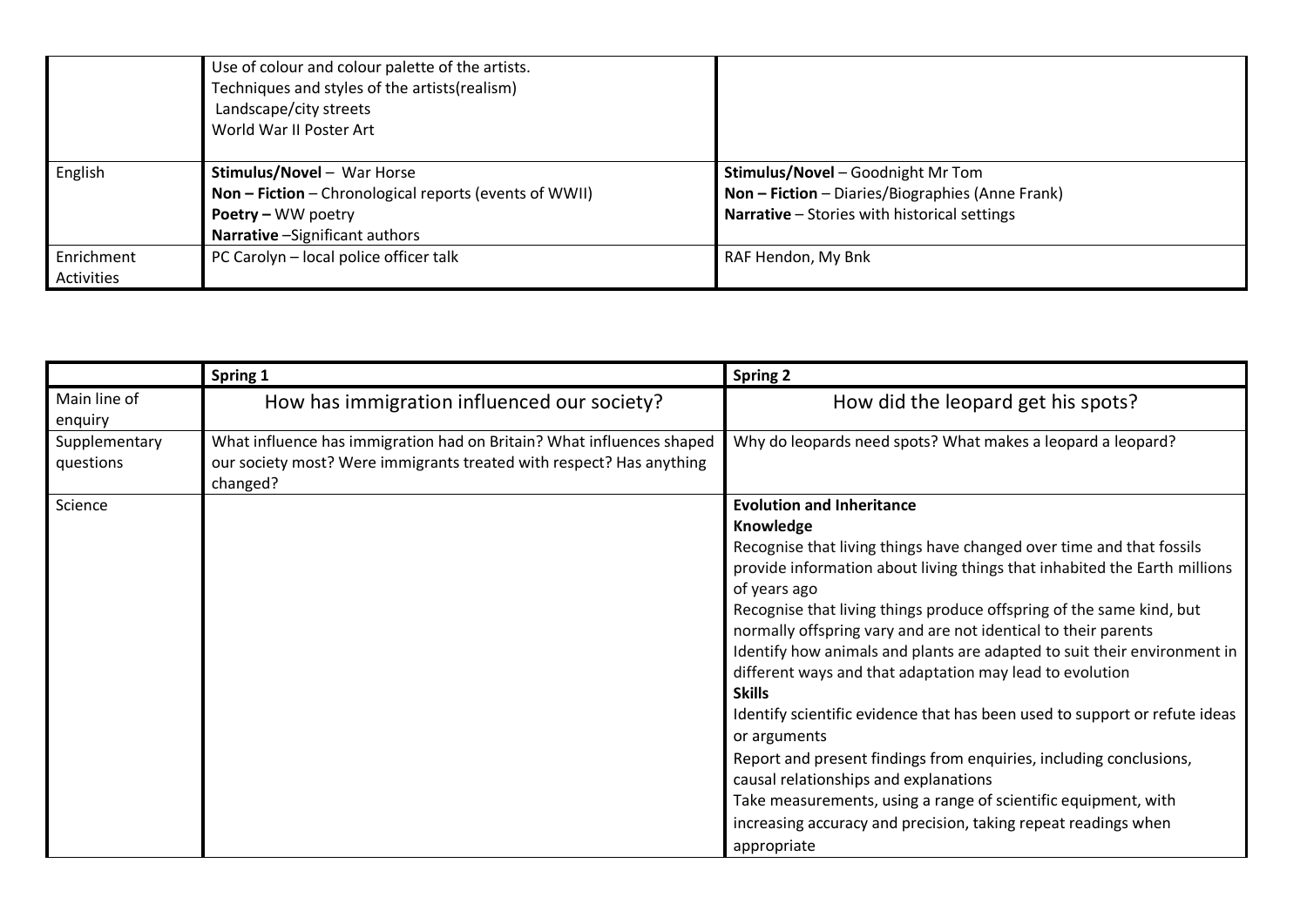|         |                                                                                                                                                                                                                                                                                                                                                                                                                                                                                                                                                                                                             | <b>Vocabulary</b><br>Evolution, suited, suitable, adapted, adaptation, offspring,<br>characteristics, vary/variation, inherit/inheritance, fossils                                                                                                                                                                                                                                                                                                                                                                                                                                                                                                                                                                                                                                                    |
|---------|-------------------------------------------------------------------------------------------------------------------------------------------------------------------------------------------------------------------------------------------------------------------------------------------------------------------------------------------------------------------------------------------------------------------------------------------------------------------------------------------------------------------------------------------------------------------------------------------------------------|-------------------------------------------------------------------------------------------------------------------------------------------------------------------------------------------------------------------------------------------------------------------------------------------------------------------------------------------------------------------------------------------------------------------------------------------------------------------------------------------------------------------------------------------------------------------------------------------------------------------------------------------------------------------------------------------------------------------------------------------------------------------------------------------------------|
|         |                                                                                                                                                                                                                                                                                                                                                                                                                                                                                                                                                                                                             | Living things and their habitats<br>Knowledge<br>Describe how living things are classified into broad groups according to<br>common observable characteristics and based on similarities and<br>differences, including micro-organisms, plants and animals<br>Give reasons for classifying plants and animals based on specific<br>characteristics<br><b>Skills</b><br>Plan different types of scientific enquiries to answer questions, including<br>recognising and controlling variables where necessary<br>Use test results to make predictions to set up further comparative and<br>fair tests<br>Use relevant dates and terms.<br>Vocabulary<br>Organism micro-organism fungus mushrooms classification keys<br>environment fish amphibians reptiles birds mammals vertebrates<br>invertebrates |
| History | <b>Empire Windrush</b><br>Knowledge<br>A study of an aspect of British History that extends knowledge beyond<br>1066. Understanding how the British empire fell and became the<br>commonwealth. What impact this had on the people in the Caribbean<br>who came to the UK after and how it changed their lives and how they<br>have been treated.<br><b>Skills</b><br>Link sources and work out how conclusions were arrived at<br>(photographs of people arriving to the UK). Be aware that different<br>evidence will lead to different conclusions- How people were treated<br>differently upon arrival. |                                                                                                                                                                                                                                                                                                                                                                                                                                                                                                                                                                                                                                                                                                                                                                                                       |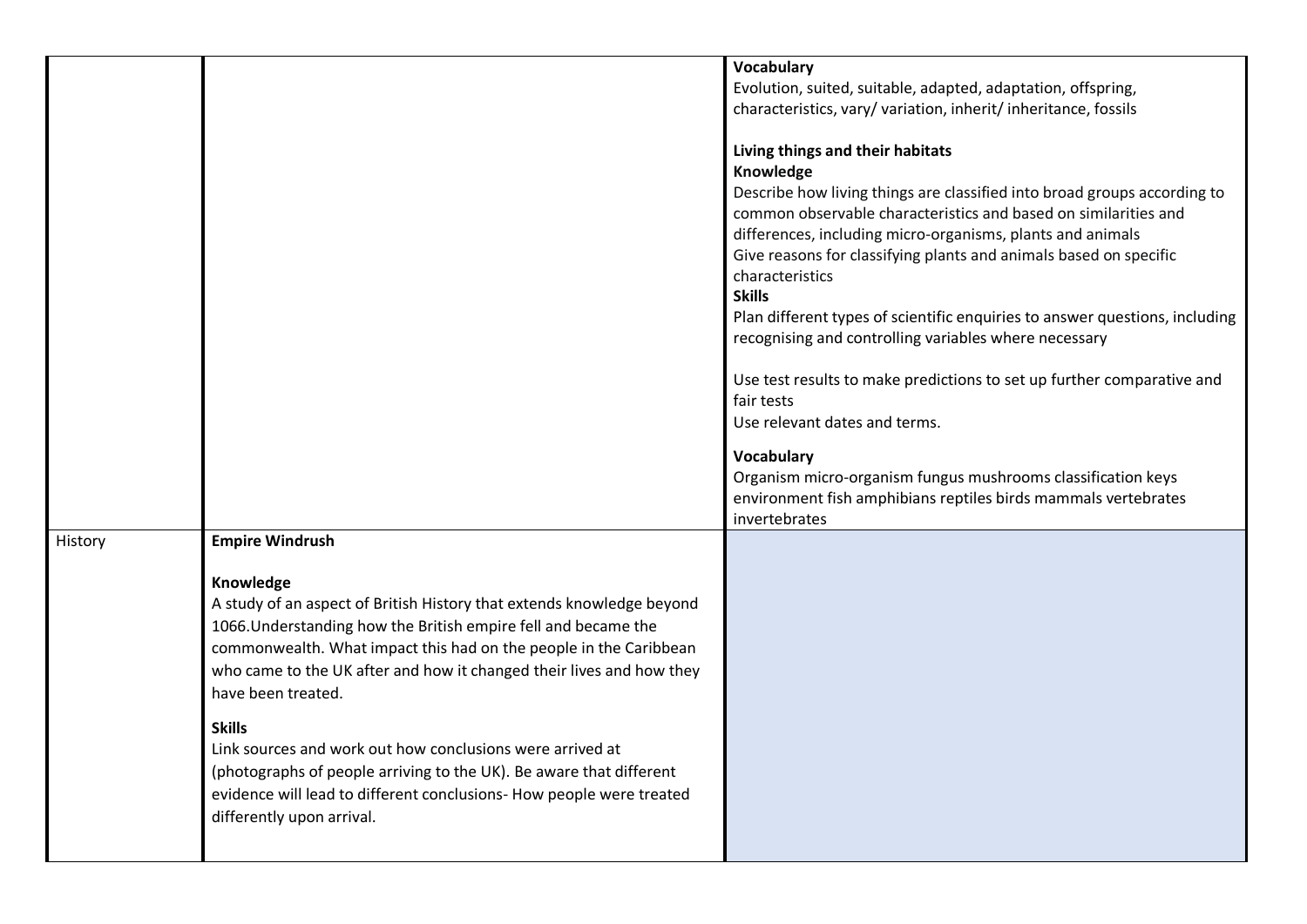|                          | <b>Vocabulary</b><br>Wind rush, empire, commonwealth, economy, wealth, jobs, racism,<br>discrimination, equality.                                                                                                                                                                                                                                                                                                                                                                                                                                                                                                                                                                                                                                    |                                                                                                                                                                                                                                                                                                                                                                                                                                             |
|--------------------------|------------------------------------------------------------------------------------------------------------------------------------------------------------------------------------------------------------------------------------------------------------------------------------------------------------------------------------------------------------------------------------------------------------------------------------------------------------------------------------------------------------------------------------------------------------------------------------------------------------------------------------------------------------------------------------------------------------------------------------------------------|---------------------------------------------------------------------------------------------------------------------------------------------------------------------------------------------------------------------------------------------------------------------------------------------------------------------------------------------------------------------------------------------------------------------------------------------|
| Geography                | <b>Empire Windrush</b><br>Knowledge<br>Children will interpret a range of geographical information including<br>maps, diagrams, globes and aerial photographs in which they will locate<br>specific countries on a world map. The will look at London and how<br>immigration shaped the demographic of London.<br><b>Skills</b><br>Understand geographical similarities and differences through the study<br>of human and physical geography of a region of the United Kingdom, a<br>region in a European country. Use fieldwork to observe, measure,<br>record and present the human and physical features in the local area<br>using a range of methods, including sketch maps, plans and graphs, and<br>digital technologies<br><b>Vocabulary</b> |                                                                                                                                                                                                                                                                                                                                                                                                                                             |
|                          | Wind rush, empire, commonwealth, economy, wealth, jobs, racism,<br>discrimination, equality                                                                                                                                                                                                                                                                                                                                                                                                                                                                                                                                                                                                                                                          |                                                                                                                                                                                                                                                                                                                                                                                                                                             |
| Art / DT                 | Textiles- sewing - creating an item of clothing to bring on board of the<br>Windrush in readiness for the British weather                                                                                                                                                                                                                                                                                                                                                                                                                                                                                                                                                                                                                            | Camouflage Pattern - Animals - Henri Rousseau<br>Look at the work of Henri Rousseau and Naïve Style. Observational<br>drawing Sketches of wildlife and jungle scenery. Using form, tone, light,<br>shade, colour, line, texture and pattern. Close observational sketches of<br>animals and their markings. Observational camouflage studies with<br>attention to blending in with the habitat.<br>Animal patterns and camouflage in nature |
| English                  | <b>Stimulus: Just- so stories</b><br>Non-Fiction: Non-chronological reports<br>Narrative: Classic narrative<br>Poetry: Cautionary poems linked to evolution                                                                                                                                                                                                                                                                                                                                                                                                                                                                                                                                                                                          | Stimulus: Holes by Louis Sachar<br>Non-Fiction: Persuasive writing<br>Narrative: Flashback stories/short stories                                                                                                                                                                                                                                                                                                                            |
| Enrichment<br>Activities | <b>Natural History Museum</b>                                                                                                                                                                                                                                                                                                                                                                                                                                                                                                                                                                                                                                                                                                                        |                                                                                                                                                                                                                                                                                                                                                                                                                                             |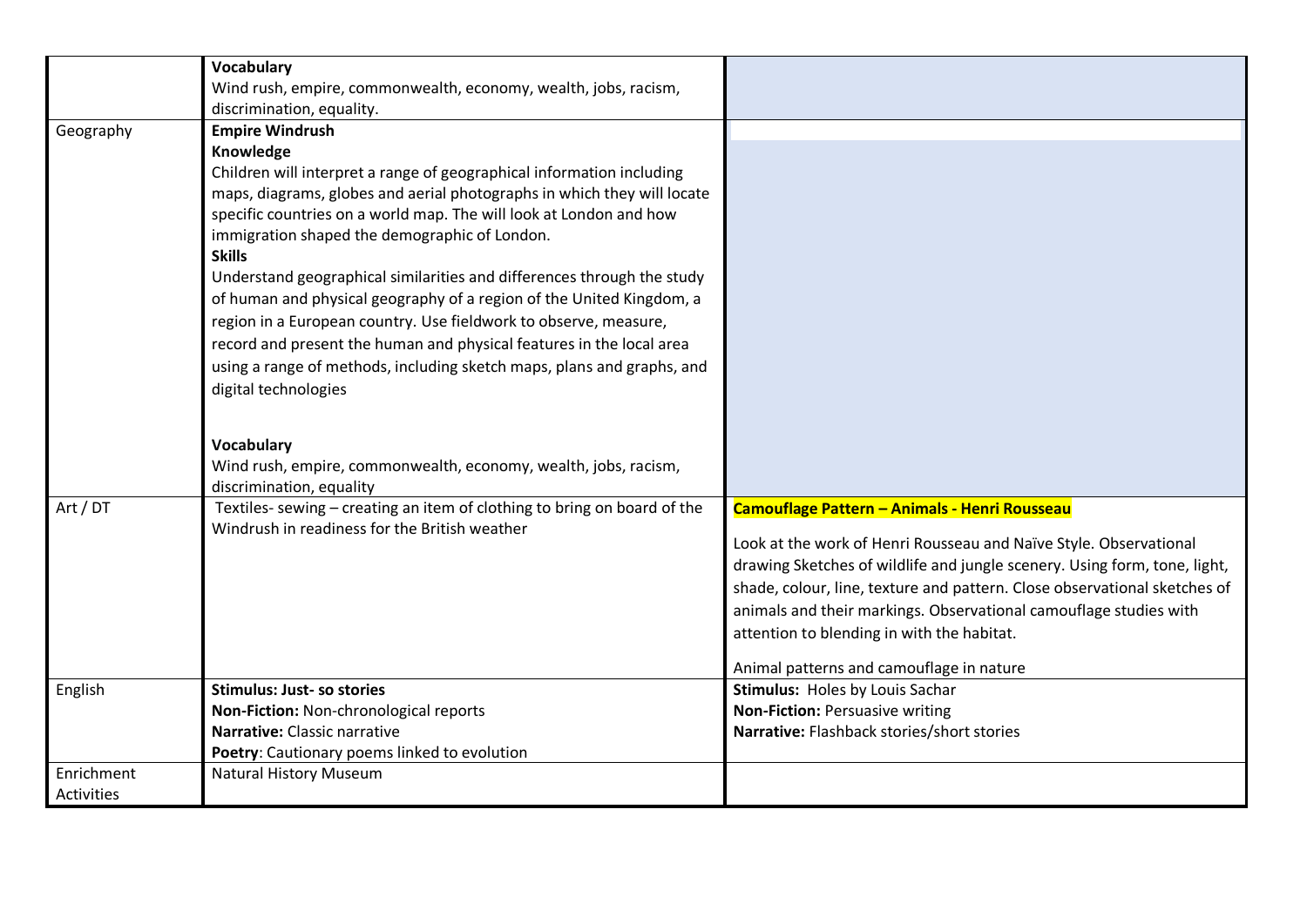|                            | Summer 1                                                                                                                                                                                                                                                                                                                                                                                             | <b>Summer 2</b>                                                                                                                                                                                                                                                                                                                                                                                                                                                                                                                                                                                                                                                                                                                                                                                                                                                                     |
|----------------------------|------------------------------------------------------------------------------------------------------------------------------------------------------------------------------------------------------------------------------------------------------------------------------------------------------------------------------------------------------------------------------------------------------|-------------------------------------------------------------------------------------------------------------------------------------------------------------------------------------------------------------------------------------------------------------------------------------------------------------------------------------------------------------------------------------------------------------------------------------------------------------------------------------------------------------------------------------------------------------------------------------------------------------------------------------------------------------------------------------------------------------------------------------------------------------------------------------------------------------------------------------------------------------------------------------|
| Main line of<br>enquiry    |                                                                                                                                                                                                                                                                                                                                                                                                      | How has Greece's past shaped its future?                                                                                                                                                                                                                                                                                                                                                                                                                                                                                                                                                                                                                                                                                                                                                                                                                                            |
| Supplementary<br>questions | What was it like to worship so many Gods?                                                                                                                                                                                                                                                                                                                                                            | Why is a marathon 26 miles?                                                                                                                                                                                                                                                                                                                                                                                                                                                                                                                                                                                                                                                                                                                                                                                                                                                         |
| Science                    |                                                                                                                                                                                                                                                                                                                                                                                                      | <b>Animals including humans</b><br>Knowledge<br>Identify and name the main parts of the human circulatory system, and<br>describe the functions of the heart, blood vessels and blood<br>Recognise the impact of diet, exercise, drugs and lifestyle on the way<br>their bodies function<br>Describe the ways in which nutrients and water are transported within<br>animals, including human<br><b>Skills</b><br>Plan different types of scientific enquiries to answer questions, including<br>recognising and controlling variables where necessary<br>Record data and results of increasing complexity using scientific<br>diagrams and labels, classification keys, tables, scatter graphs, bar and<br>line graphs<br>Vocabulary<br>circulatory system, heart blood, blood vessels, pumps, oxygen, carbon<br>dioxide, lungs, nutrients, water, diet, exercise, drugs lifestyle |
| History                    | <b>Ancient Greece</b><br>Knowledge                                                                                                                                                                                                                                                                                                                                                                   | <b>Ancient Greece</b><br>Knowledge                                                                                                                                                                                                                                                                                                                                                                                                                                                                                                                                                                                                                                                                                                                                                                                                                                                  |
|                            | The achievements of the earliest civilizations – an overview of where<br>and when the first civilizations appeared and an in depth study of<br>Ancient Greece - a study of Greek life and achievements and their<br>influence on the western world. Discovering the influence of the Ancient<br>Greeks on the western world.<br>Investigating the timeline and the main periods of the Greek Empire. | The legacy of Greek culture (art, architecture or literature) on later<br>periods in British history, including the present day<br>Research democracy.<br>Learn about lifestyle and study key Ancient Greek buildings.<br>Examine the exciting Olympics and its modern legacy.<br><b>Skills</b>                                                                                                                                                                                                                                                                                                                                                                                                                                                                                                                                                                                     |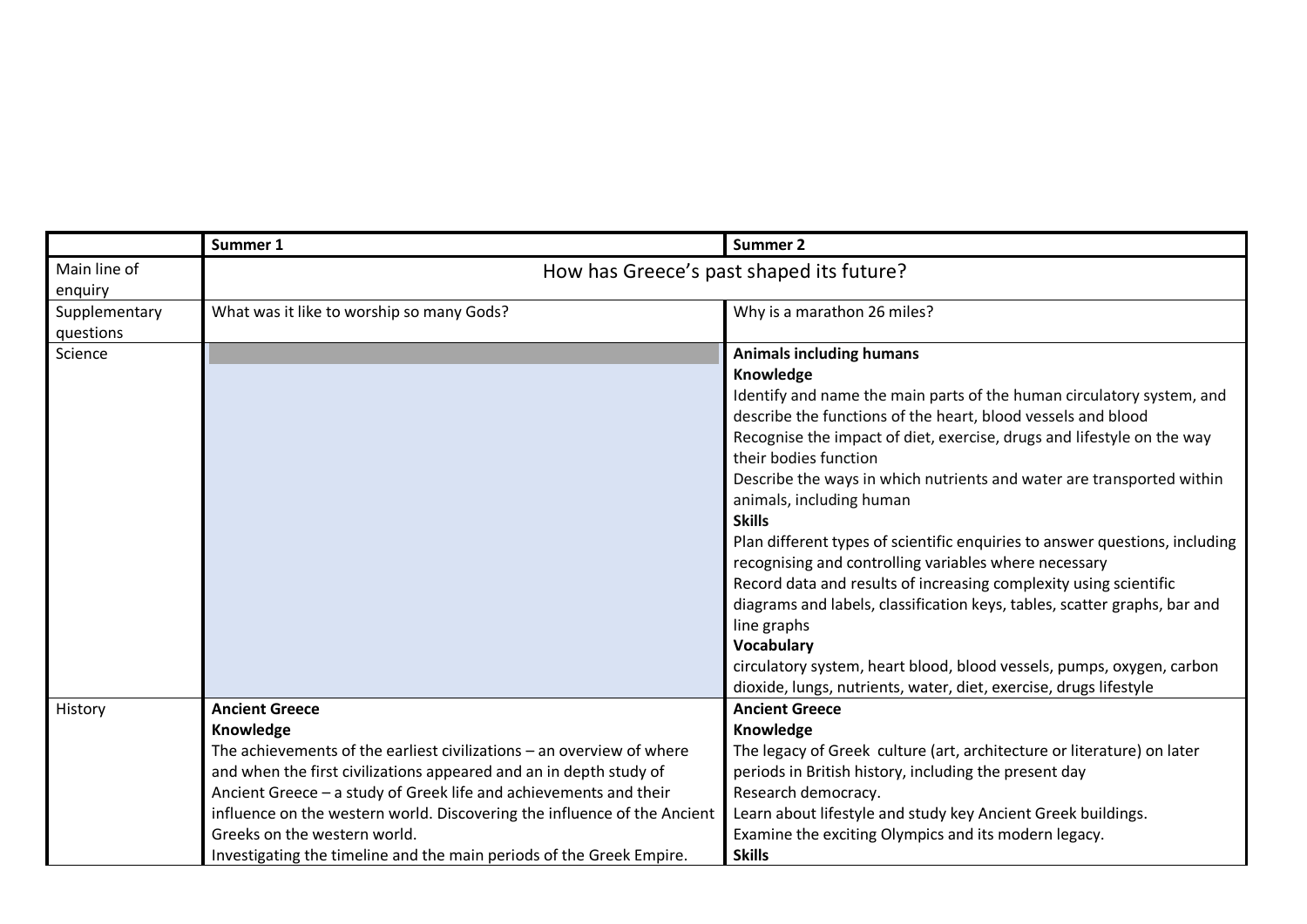|            | Exploring different kinds of historical sources and evaluate their        | Find about beliefs, behaviour and characteristics of people, recognising                 |
|------------|---------------------------------------------------------------------------|------------------------------------------------------------------------------------------|
|            | usefulness.                                                               | that not everyone shares the same views and feelings.                                    |
|            | Explore Alexander the Great and the empire under his leadership.          | Compare beliefs and behaviour (Spartans vs Athenians)                                    |
|            | <b>Skills</b>                                                             | Compare and contrast ancient civilisations. (ancient Egypt gods vs Greek                 |
|            | Use relevant dates and terms (Battle of marathon newspaper article)       | gods)                                                                                    |
|            | Write another explanation of a past event in terms of cause and effect    | Link sources and work out how conclusions were arrived at. Consider                      |
|            | using evidence to support and illustrate their explanation. Know key      | ways of checking the accuracy of interpretations - fact or fiction and                   |
|            | dates, characters and events of time studied. (Alexander the Great        | opinion. (Greek pottery)                                                                 |
|            | biography)                                                                | Suggest omissions and the means of finding out (pottery)                                 |
|            | <b>Vocabulary</b>                                                         | Confident use of the library etc. for research. (Greek god)                              |
|            | Pottery, Spartans, Athenians, gods, Zeus, marathon, battle, differences,  | <b>Vocabulary</b>                                                                        |
|            | similarities, ancient, beliefs                                            | Pottery, Spartans, Athenians, gods, Zeus, marathon, battle, differences,                 |
|            |                                                                           | similarities, ancient, beliefs                                                           |
| Geography  | <b>Ancient Greece</b>                                                     |                                                                                          |
|            | Knowledge                                                                 |                                                                                          |
|            | Children are able to compare ancient Greece to modern day Greece.         |                                                                                          |
|            | How the boundaries of countries and names of places have changed          |                                                                                          |
|            | over time. Children will gain an insight in why certain Greek cities were |                                                                                          |
|            | strategically located.                                                    |                                                                                          |
|            | <b>Geographical skills and fieldwork</b>                                  |                                                                                          |
|            | Use maps, atlases, globes and digital/computer mapping to locate          |                                                                                          |
|            | countries and describe features studied                                   |                                                                                          |
|            | Using maps to focus on Greece concentrating on its environmental          |                                                                                          |
|            | regions, key physical and human characteristics, countries, major cities  |                                                                                          |
|            | <b>Vocabulary</b>                                                         |                                                                                          |
|            | City, town, mountain, Europe, boundary, location, hemisphere.             |                                                                                          |
| Art / DT   | <b>Greek Ceramics - Greek Art and Pattern Design - Shape, Form (Pot)</b>  | <b>Greek Cuisine</b>                                                                     |
|            | To improve their mastery of art and design techniques, including          | Healthy benefits of a Mediterranean diet low in saturated fats                           |
|            | drawing, painting and sculpture with a range of materials [for example,   | Plan and make food for a traditional Greek Meze meal                                     |
|            | pencil, charcoal, paint, clay]                                            |                                                                                          |
|            | About great artists, architects and designers in history                  |                                                                                          |
|            |                                                                           |                                                                                          |
|            | <b>Recreating Greek Pottery</b>                                           |                                                                                          |
| English    | <b>Stimulus:</b> Greek Myths by Marcia Williams                           | <b>Stimulus:</b> Greek Myths by Marcia Williams<br><b>Non-Fiction: Information texts</b> |
|            | Non-Fiction: Explanation texts                                            |                                                                                          |
|            | Narrative: Greek Myths                                                    | <b>Narrative: Quests</b>                                                                 |
|            | Poetry: Greek poetry                                                      | Poetry: N/A                                                                              |
| Enrichment |                                                                           | Red Cross - First Aid Training, Activity Week                                            |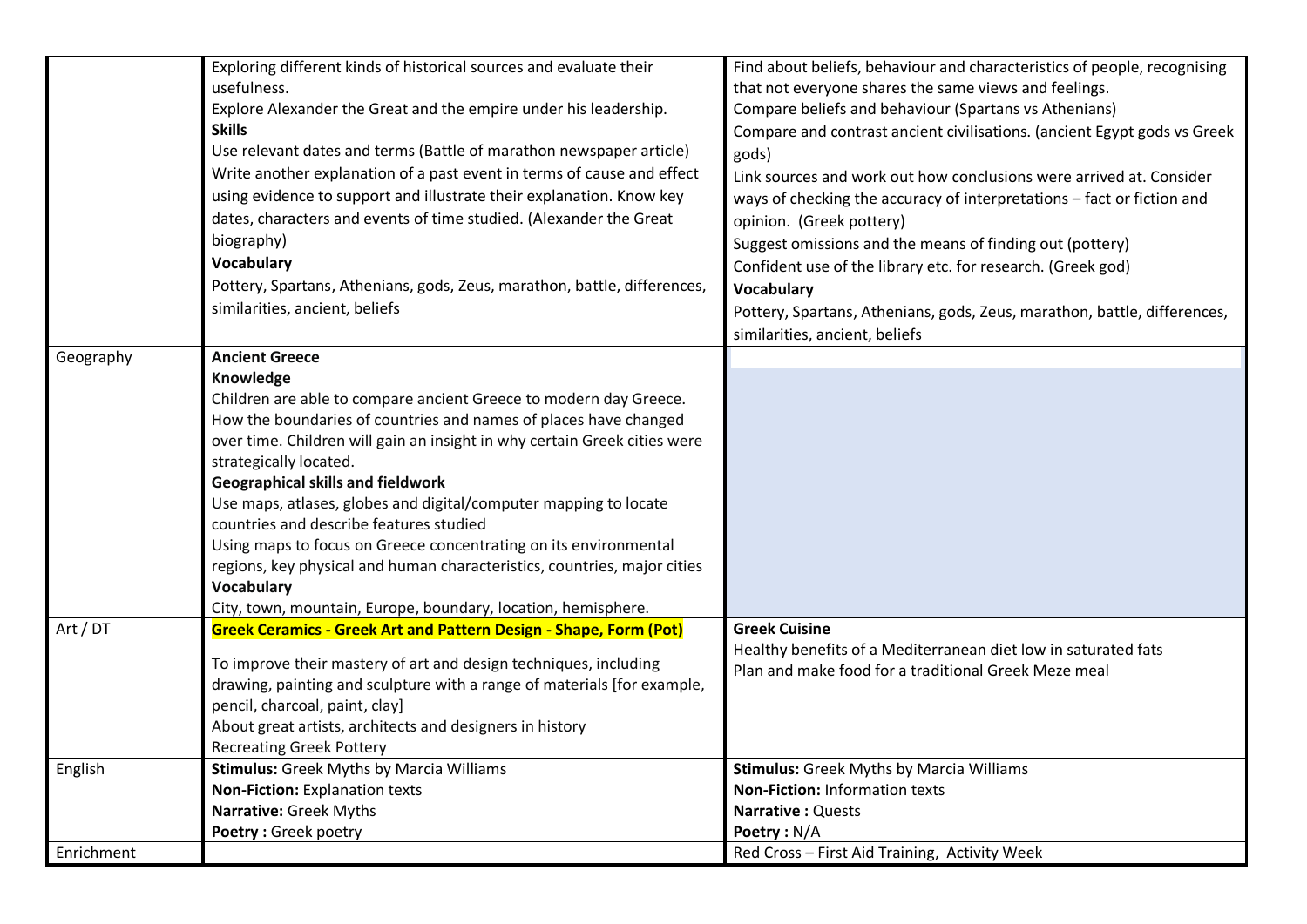|--|

### Art and Design

To create sketch books to record their observations and use them to review and revisit ideas

 To improve their mastery of art and design techniques, including drawing, painting and sculpture with a range of materials [for example, pencil, charcoal, paint, clay] About great artists, architects and designers in history

### Design and Technology

#### Design

Use research and develop design criteria to inform the design of innovative, functional, appealing products that are fit for purpose, aimed at particular individuals or groups Generate, develop, model and communicate their ideas through discussion, annotated sketches, cross-sectional and exploded diagrams, prototypes, pattern pieces and computer-aided design

#### Make

Select from and use a wider range of tools and equipment to perform practical tasks [for example, cutting, shaping, joining and finishing], accurately Select from and use a wider range of materials and components, including construction materials, textiles and ingredients, according to their functional properties and aesthetic qualities

#### Evaluate

Investigate and analyse a range of existing products Evaluate their ideas and products against their own design criteria and consider the views of others to improve their work Understand how key events and individuals in design and technology have helped shape the world

#### Technical knowledge

Apply their understanding of how to strengthen, stiffen and reinforce more complex structures Understand and use mechanical systems in their products [for example, gears, pulleys, cams, levers and linkages] Understand and use electrical systems in their products [for example, series circuits incorporating switches, bulbs, buzzers and motors] Apply their understanding of computing to program, monitor and control their products.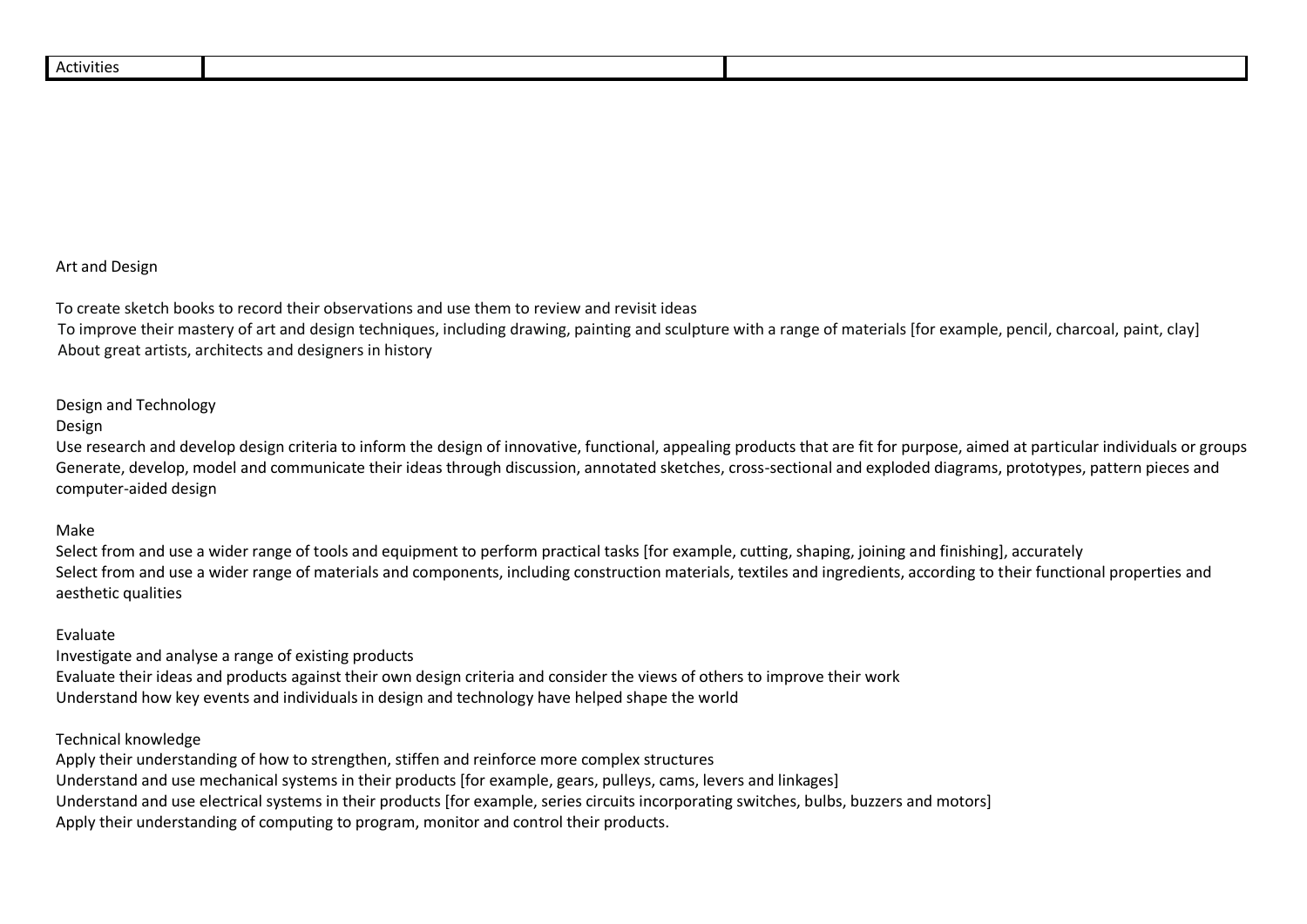# Geography

## Locational knowledge

Locate the world's countries, using maps to focus on Europe (including the location of Russia) and North and South America, concentrating on their environmental regions, key physical and human characteristics, countries, and major cities

Name and locate counties and cities of the United Kingdom, geographical regions and their identifying human and physical characteristics, key topographical features (including hills, mountains, coasts and rivers), and land-use patterns; and understand how some of these aspects have changed over time

Identify the position and significance of latitude, longitude, Equator, Northern Hemisphere, Southern Hemisphere, the Tropics of Cancer and Capricorn, Arctic and Antarctic Circle, the Prime/Greenwich Meridian and time zones (including day and night)

## Place knowledge

Understand geographical similarities and differences through the study of human and physical geography of a region of the United Kingdom, a region in a European country, and a region in North or South America

Human and physical geography

Describe and understand key aspects of:

Physical geography, including: climate zones, biomes and vegetation belts, rivers, mountains, volcanoes and earthquakes, and the water cycle Human geography, including: types of settlement and land use, economic activity including trade links, and the distribution of natural resources including energy, food, minerals and water

Geographical skills and fieldwork

Use maps, atlases, globes and digital/computer mapping to locate countries and describe features studied

Use the 8 points of a compass, 4- and 6-figure grid references, symbols and key (including the use of Ordnance Survey maps) to build their knowledge of the United Kingdom and the wider world

Use fieldwork to observe, measure record and present the human and physical features in the local area using a range of methods, including sketch maps, plans and graphs, and digital technologies

## History

Changes in Britain from the Stone Age to the Iron Age. Examples include: Late Neolithic hunter-gatherers and early farmers, for example, Skara Brae Bronze Age religion, technology and travel, for example, Stonehenge Iron Age hill forts: tribal kingdoms, farming, art and culture

The Roman Empire and its impact on Britain. Examples include: Julius Caesar's attempted invasion in 55-54 BC The Roman Empire by AD 42 and the power of its army Successful invasion by Claudius and conquest, including Hadrian's Wall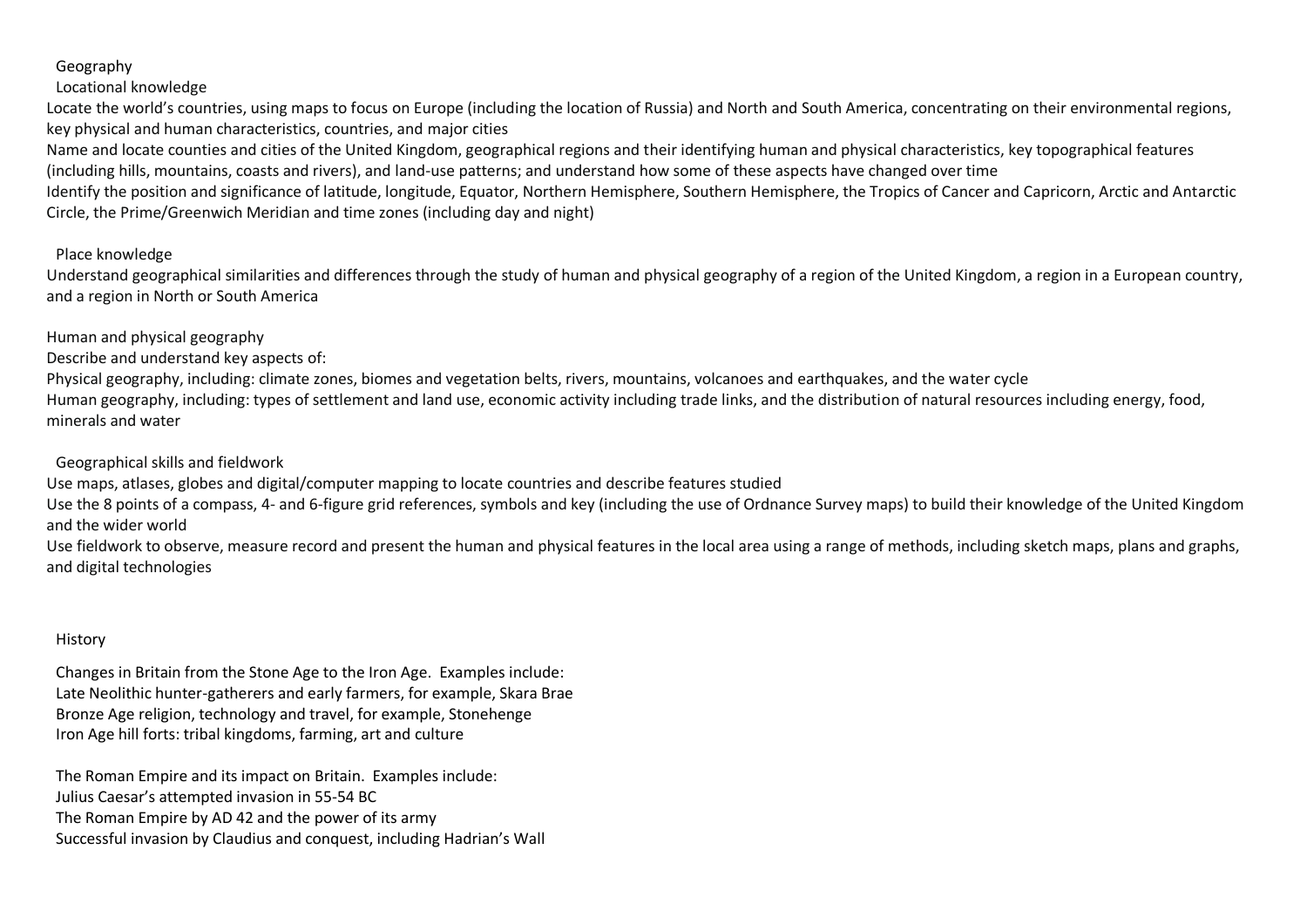British resistance, for example, Boudica

'Romanisation' of Britain: sites such as Caerwent and the impact of technology, culture and beliefs, including early Christianity

British settlement by Anglo Saxons and Scots. Examples include: Roman withdrawal from Britain in c. AD 410 and the fall of the western Roman Empire Britain's settlement by Anglo-Saxons and Scots. Examples include: Scots invasions from Ireland to north Britain (now Scotland) Anglo-Saxon invasions, settlements and kingdoms: place names and village life Anglo-Saxon art and culture Christian conversion – Canterbury, Iona and Lindisfarne

The Viking and Anglo-Saxon struggle for the Kingdom of England to the time of Edward the Confessor. Examples include Viking raids and invasion Resistance by Alfred the Great and Athelstan, first king of England Further Viking invasions and Danegeld Anglo-Saxon laws and justice Edward the Confessor and his death in 1066

A local history study. Examples include A depth study linked to one of the British areas of study listed above A study over time tracing how several aspects of national history are reflected in the locality (this can go beyond 1066) A study of an aspect of history or a site dating from a period beyond 1066 that is significant in the locality.

A study of an aspect or theme in British history that extends pupils' chronological knowledge beyond 1066. Examples include The changing power of monarchs using case studies such as John, Anne and Victoria Changes in an aspect of social history, such as crime and punishment from the Anglo-Saxons to the present or leisure and entertainment in the 20th Century The legacy of Greek or Roman culture (art, architecture or literature) on later periods in British history, including the present day A significant turning point in British history, for example, the first railways or the Battle of Britain

The achievements of the earliest civilizations – an overview of where and when the first civilizations appeared and a depth study of one of the following: Ancient Sumer; The Indus Valley; Ancient Egypt; The Shang Dynasty of Ancient China Ancient Greece – a study of Greek life and achievements and their influence on the western world

A non-European society that provides contrasts with British history – one study chosen from: early Islamic civilization, including a study of Baghdad c. AD 900; Mayan civilization c. AD 900; Benin (West Africa) c. AD 900-1300. YEAR 5

Science

Living things and their habitats